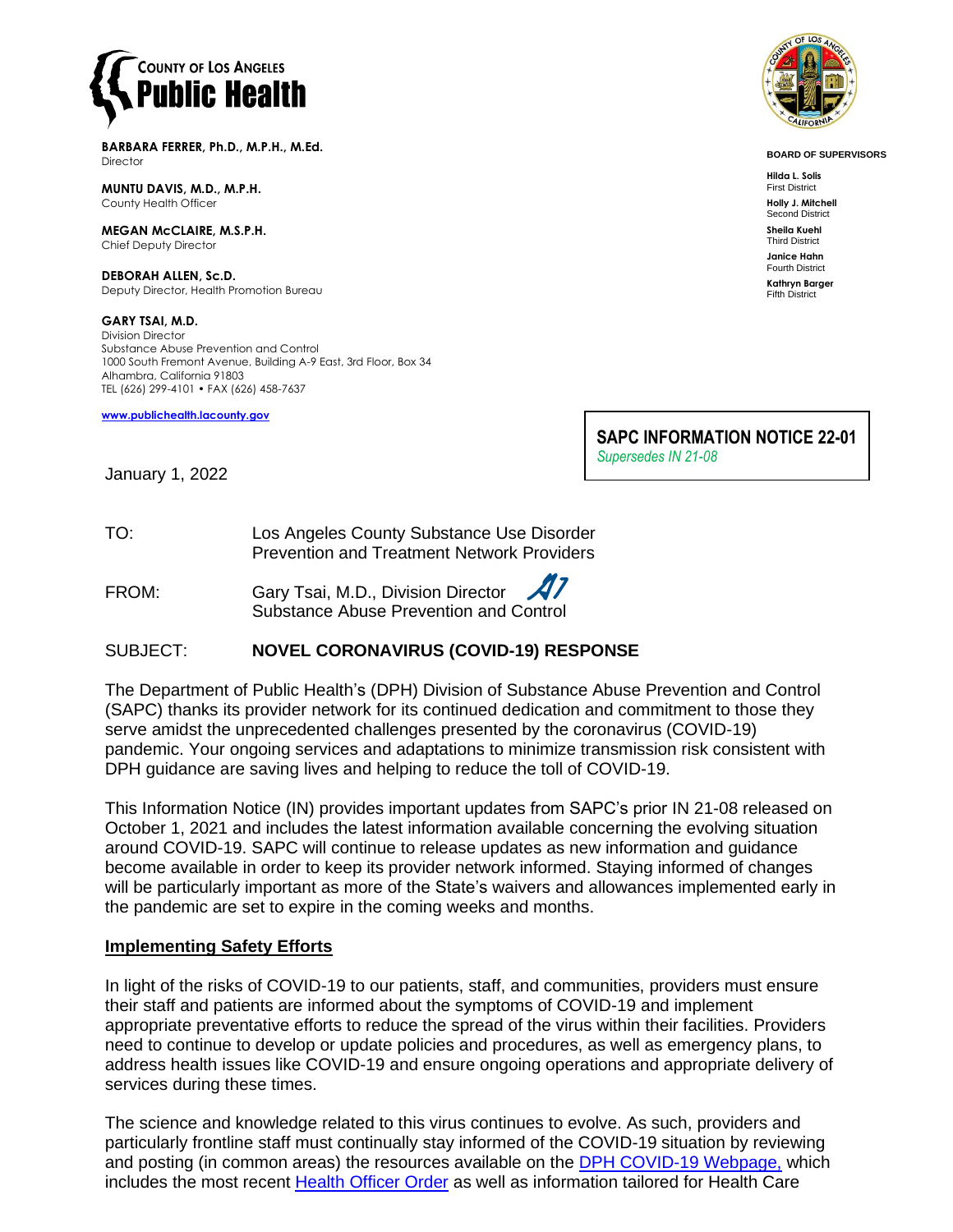Network Providers January 1, 2022 Page 2 of 12

Facilities such as substance use disorder (SUD) prevention and treatment providers, Congregate Living Facilities such as residential treatment programs, and other general information. To ensure your staff and patients are fully informed as well, you must post COVID-19 educational materials appropriate to your setting in all relevant threshold languages within common areas at each facility. LA County has developed helpful signs that are available at the [Best Practices to](http://publichealth.lacounty.gov/acd/ncorona2019/BestPractices/#signage)  [Prevent COVID-19](http://publichealth.lacounty.gov/acd/ncorona2019/BestPractices/#signage) Guidance for Business and Employers website. Additionally, steps should be taken to continue enhanced sanitation/cleaning efforts and reduce the proximity of individuals to each other, particularly in residential, inpatient, and Recovery Bridge Housing settings.

# **Assessing for Medical Stability**

To balance SUD service needs and community health, individuals who are medically stable still need to be admitted for medically necessary treatment services. This includes individuals who are exhibiting symptoms that overlap with COVID-19 (e.g., cough, fever, shortness of breath) and who could be appropriately quarantined and/or isolated, in accordance with DPH guidance. Whether or not the benefits of receiving SUD services outweigh the risks to both the individual receiving treatment and the community must be considered on a case-by-case basis. For example, individuals with un- or under-treated SUDs may not return to care and may suffer morbidity or mortality as a result of their substance use and/or exacerbate community spread if they were turned away from needed residential SUD treatment as opposed to being isolated in a residential setting. However, medically *unstable* individuals should always be immediately referred to appropriate health care services.

# **Reporting of COVID-19 Positive Cases**

All providers are required to report positive client or staff COVID-19 tests as follows:

- 1. **SAPC**: Report every client or staff who tests positive for COVID-19 to SAPC at any site or level of care by submitting the [Adverse Event Reporting Form](http://publichealth.lacounty.gov/sapc/NetworkProviders/ClinicalForms/AQI/AdverseEventReportingForm.pdf) to [sapcmonitoring@ph.lacounty.gov](mailto:sapcmonitoring@ph.lacounty.gov) within one (1) business day.
- 2. **DPH**: Report three (3) or more client or staff COVID-19 positive tests at any site or level of care (i.e., prevention, treatment, DUI) in a 14 calendar days span to DPH using the following link [www.redcap.link/covidreport](http://www.redcap.link/covidreport) and/or by calling (888) 397-3993 or (213) 240-7821 if internet access is not available.
- 3. **DHCS:** Report every client or staff who tests positive for COVID-19 at any site or level of care (i.e., prevention, treatment, DUI) to the California Department of Health Care Services (DHCS) within one (1) business day to [DHCSLCBcomp@dhcs.ca.gov.](mailto:DHCSLCBcomp@dhcs.ca.gov)

## **Substance Use Prevention and Treatment Community-Based Services**

Your agencies provide essential health care services to the residents of Los Angeles County.<sup>1,2</sup> Additionally, SAPC's Substance Abuse Service Helpline (SASH), Client Engagement and Navigation Services (CENS) and Connecting to Opportunities for Recovery and Engagement (CORE) Centers remain open and continue to see a high volume of individuals seeking care. By staying open and accessible during this ongoing public health emergency, and diligently

<sup>1</sup> DHCS Stakeholder Letter, Clarifying the Urgency of Essential Critical Infrastructure Workers

<sup>2</sup> DPH Safer at Home for Control of COVID-19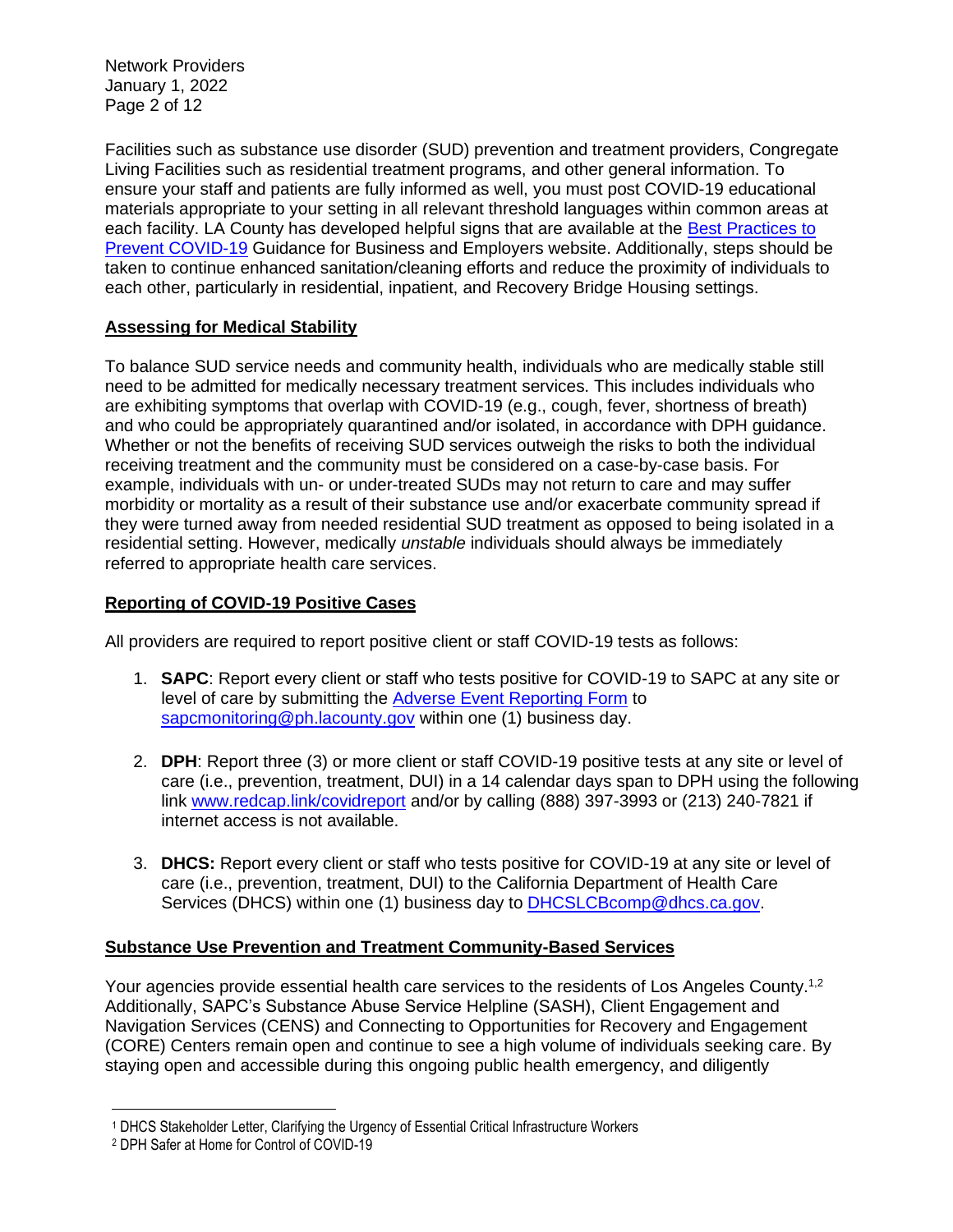Network Providers January 1, 2022 Page 3 of 12

implementing DPH health and safety guidelines to reduce COVID-19 transmission, you support those struggling with substance use and their loved ones.

As essential health care services, SUD network providers must ensure that any person eligible for SAPC services seeking treatment can access it, including those who may be symptomatic or positive for COVID-19.

- *Residential, Inpatient, and Recovery Bridge Housing Settings*: Continue to isolate and quarantine patients in accordance with the current DPH Health Officer Order and associated guidance, with the understanding that bed capacity may be reduced because symptomatic and COVID-19 positive patients are in isolation or under quarantine. However, vacant beds need to be filled in accordance with physical distancing requirements.
- *Outpatient Settings*:

We encourage your agencies to deliver an appropriate balance of in-person and telehealth services to support the needs and preferences of patients including maintaining appropriate in-person availability care for during business hours for walk-in patients.

• *Opioid Treatment Programs (OTP)*: During the COVID-19 emergency period, OTPs may offer take-home dosing at the discretion of the Medical Director if the OTP submits a letter of need to DHCS for review and approval, even if minimum treatment standards are not met. See [DHCS' OTP FAQ](https://www.dhcs.ca.gov/formsandpubs/Documents/Narcotic-Treatment-Program-FAQs-Updated-7-8-2021.pdf) for more information on service modifications during the pandemic.

• *Driving Under the Influence (DUI) and Penal Code 1000 (PC1000)*: Continue delivery of services in the same manner as outpatient settings, including expanded use of telephone and telehealth and modifications for in-person groups as outlined below. The State has sunset blanket leave of absences (LOA) and thus programs must resume compliance with California Code of Regulations (CCR) Title 9, Division 4, Chapter 3, §9876.5. SAPC is resuming collection of fees for clients enrolled after July 1, 2021 from DUI and PC 1000 providers. Refer to the [DHCS IN 20-016](https://www.dhcs.ca.gov/formsandpubs/Documents/BHIN-20-016-Updated-7-8-2021.pdf) for more details.

- *Syringe Exchange Programs (SEP)*: Continue delivery of needle exchange supplies and services to prevent the transmission of other communicable diseases during this time and ensure availability of overdose prevention medications.
- *Client Engagement and Navigation Services (CENS)*: Continue delivery of navigation, referral and connection services at co-locations and all sites now need to be open for in-person services. Telephone or telehealth can temporarily be used for screening, connection, and follow-up during this emergency period if requested by the referring entity. If services are delivered at an alternate location, or services are delivered via telephone or telehealth, it must be documented in the notes section of the Service Connection Log.
- *Prevention Services:*

Prevention Services also remain important components in the care continuum to address individual and community health during and after the pandemic period. As such, prevention providers need to balance the delivery of both in-person and remote services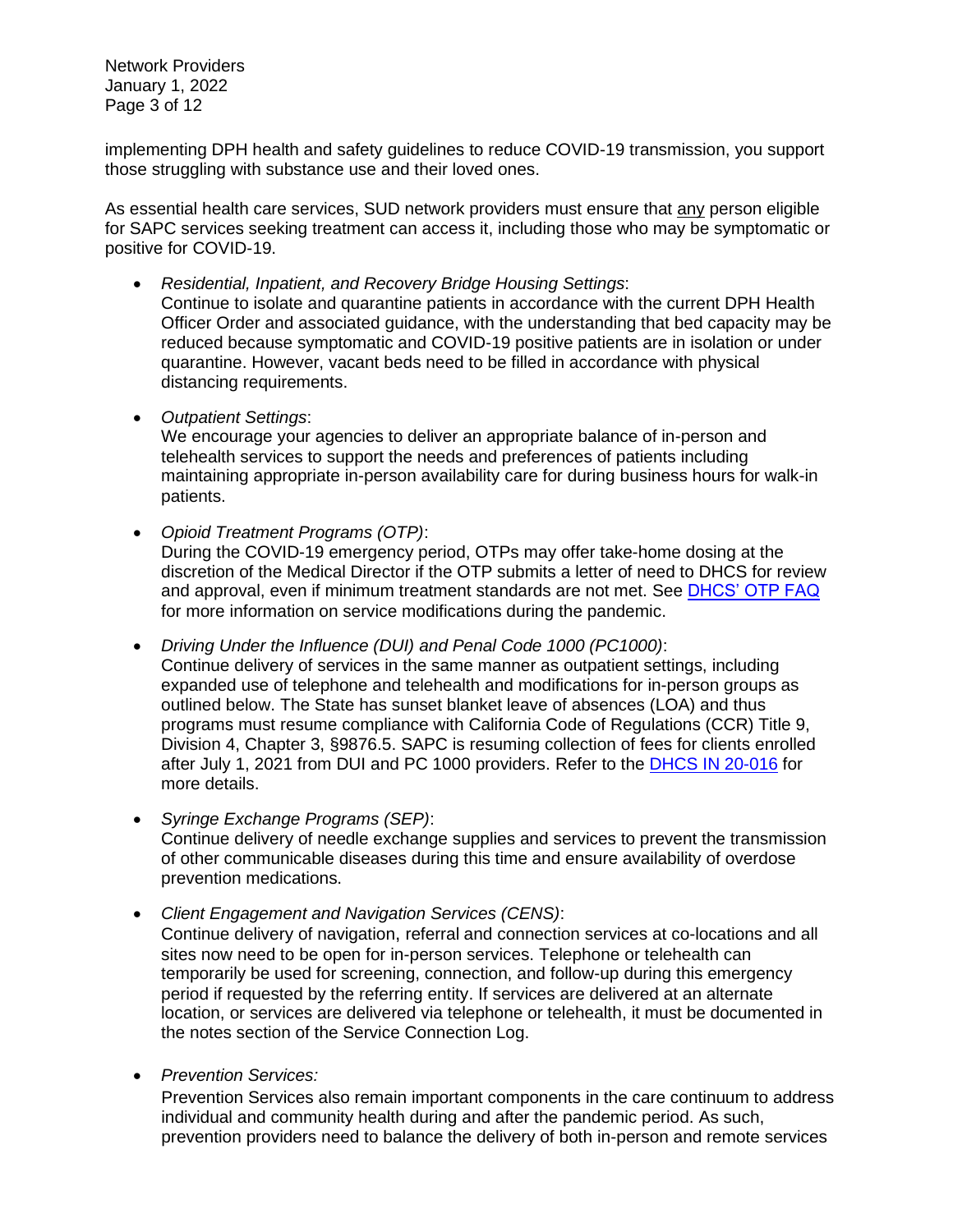Network Providers January 1, 2022 Page 4 of 12

> to best meet the needs and preferences of the populations served. Group activities for Prevention Services via telehealth or telephone remain a service option and include public-facing platforms inclusive of Facebook Live, Twitch, TikTok, and similar video communication applications for efforts that are not associated with an individual- or group-based processing/counseling sessions. These platforms on public-facing platforms are not allowable for treatment service given federal prohibitions.

### **Participants for All In-Person Group Activities**

Previously instituted temporary limitations on patient education and group counseling sessions have been lifted. Adherence to State and County guidance regarding masking and social distancing still applies.

#### **Service Hour Expectations**

Providers need to adhere to the minimum service hours for outpatient, intensive outpatient, residential and withdrawal management services. When patients are unable to attend as outlined or indicated on the Treatment Plan, this should be documented in the client chart and available for review and evaluation during monitoring activities. Providers also need to ensure that appropriate patient and staff signatures are obtained for required documentation per regulation (see "Telehealth and Telephone" section for more information).

#### **Telehealth and Telephone – Flexible Service Options**

To encourage continued patient participation and reduce COVID-19 transmission, DHCS is continuing telehealth and telephone allowances until December 31, 2022. This temporary allowance includes the initial American Society of Addiction Medicine (ASAM) assessment and consultations between counselor and Licensed Practitioners of the Healing Arts (LPHA) to establish medical necessity, as well as all subsequent services after the establishment of medical necessity, in accordance with State allowances. Importantly, this includes:

- Documentation must be included if services are delivered via telehealth or telephone; all other SAPC required documentation remains in place.
- Ink or electronic signatures are not required if it is documented that the patient is participating via telephone or telehealth due to COVID-19.
- Providers must obtain and document verbal or written consent before the use of telehealth or telephone services as outlined in Business Professions Code section 2290.5 (b).
- Calls do not need to originate from a Drug Medi-Cal (DMC) certified site during this COVID-19 emergency period.
- Allowable staff positions, working within their scope of practice, may deliver services via telehealth and/or telephone (i.e., assessment, treatment planning, crisis intervention, individual counseling, group counseling, collateral services, case management, Recovery Support Services, patient education) in any location that maintains patient confidentiality and patients may participate in telehealth services at any location of their choice.
- The consultation between physician/LPHA and SUD counselor to review the assessment to establish the SUD diagnosis, medical necessity and level of care assignment may be conducted through a face to face, telehealth, or telephone discussion.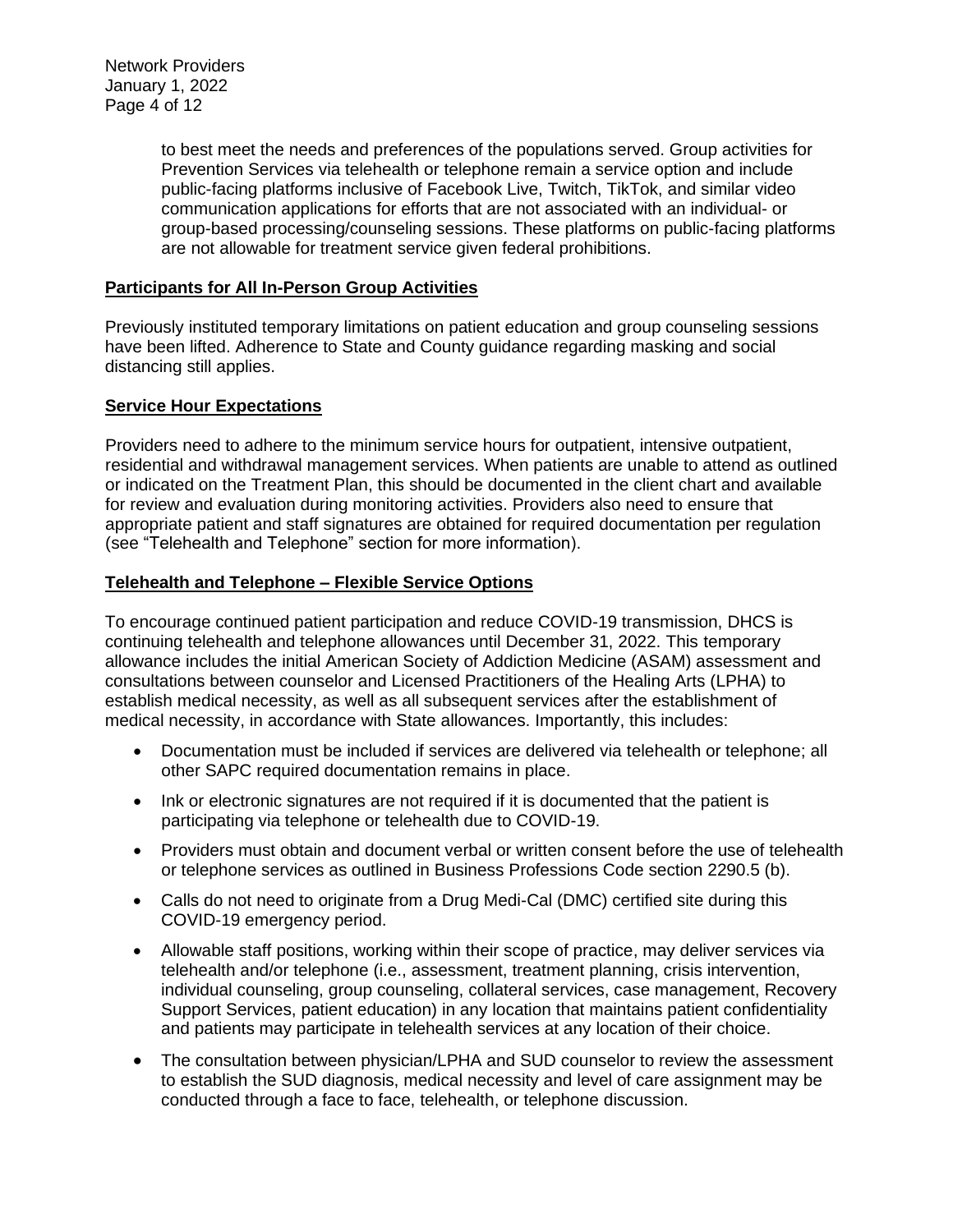Network Providers January 1, 2022 Page 5 of 12

> • Certain services, such as residential services, require a clearly established site for services and in-person contact with a beneficiary in order to be claimed. However, the California Plan does not require that all components of those services be provided inperson. For example, services via telephone for a patient quarantined in their room in a residential facility due to illness.

#### Although providers may offer services as described above, *they may NOT close offices and must remain open unless otherwise directed according to the DPH COVID-19 response, as SUD treatment is considered an essential service***.**

During this public health emergency period, federal guidance has modified restrictions on allowable telehealth platforms for treatment services, and will remain permissible until modified by the [federal](https://www.hhs.gov/hipaa/for-professionals/special-topics/emergency-preparedness/notification-enforcement-discretion-telehealth/index.html) or [State](https://www.dhcs.ca.gov/services/Documents/Weekly-All-BH-Provider-Call-Brief-Summary-07-07-2021.pdf) government:

- *Temporarily Allowable Platforms*: Non-public facing popular video chat applications include Apple FaceTime, Facebook Messenger video chat, Google Hangouts video, Skype, and Zoom.
- *Non-Allowable Platforms*: Facebook Live, Twitch, TikTok, and similar public facing video communication products. Though providers may continue to operate under the temporarily allowable platforms, SAPC strongly encourages providers to utilize a HIPAA-Compliant communication platform.

### **Staff Vaccination, Testing and Masking**

[SAPC Bulletin 22-02](http://publichealth.lacounty.gov/sapc/NetworkProviders/Regulations.htm) provides further guidance on the County's and DHCS's vaccine mandates. Please refer to that bulletin for the most current requirements and guidelines.

### **Personal Protective Equipment, Other Essential Supplies, and Testing**

SAPC providers will need to ensure continued and sufficient supply of Personal Protective Equipment (PPE) equipment for use during the COVID-19 pandemic and beyond. PPE includes, but is not limited to, surgical masks, face shields, gloves, gowns, and eye protection; and other essential supplies which includes, but is not limited to, non-medical cloth face coverings, infrared thermometers, and hand sanitizer.

All providers need to implement ongoing policies and procedures that educate new staff and patients about the COVID-19 vaccination options and use of appropriate PPE to mitigate transmission. Efforts need to be made to facilitate patient access to the COVID-19 vaccine if desired.

### **Funding Support for Continued Treatment Service Delivery**

As noted in IN 21-08, cost-based payments will no longer be issued effective December 31, 2021 and effective January 1, 2022 reimbursement will return to settlement at the lesser of costs or charges (i.e., cost reconciliation) for treatment services.

### **Compliance Monitoring**

SAPC has resumed standard monitoring practices and has incorporated the use of uploading documents to a Secure File Transport Protocol (SFTP) to ensure the secure and safe sharing of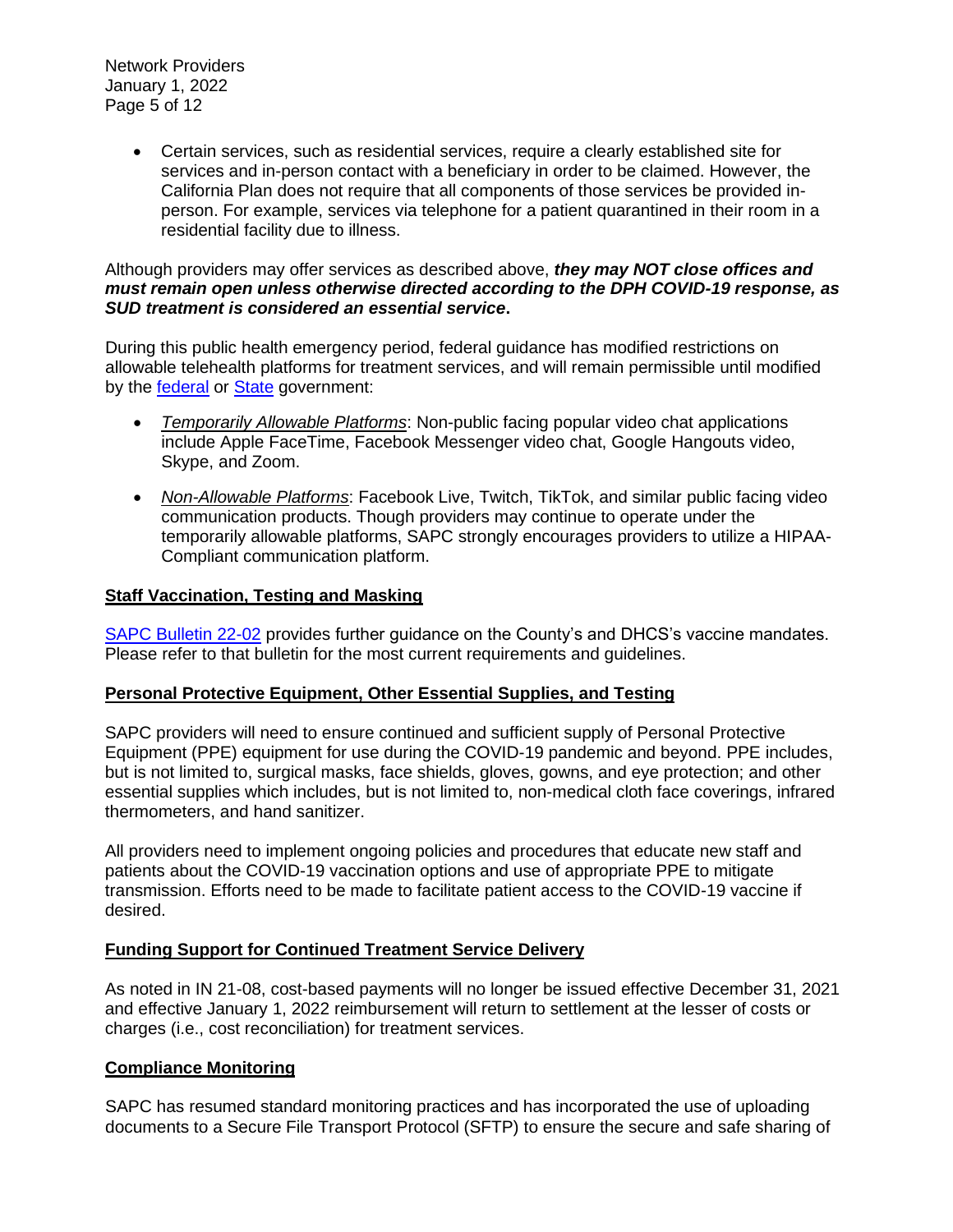Network Providers January 1, 2022 Page 6 of 12

information. Providers will be given a minimum of two (2) weeks to prepare documents and upload to the system to allow for Compliance staff to review. The use of file uploads has increasingly become the standard way of sharing documents among providers and oversight agencies, including DHCS. Providers must adhere to this process as mandated by the provisions of their SAPC contract(s).

### **Site Closures or Service Reductions**

Accessing SUD services during this public health emergency may be more critical for some patients to reduce the risk of relapse. Providers must ensure that services described in your SAPC Agreement, with the considerations and allowances described in this document, remain in effect. In accordance with the SUSPENSION OR TERMINATION FOR DEFAULT section of your agreement, the County may suspend or terminate a contract if the contractor fails to perform any contracted services.

For service hour reductions or temporary site closures, providers must submit a request which includes the justification for why such service reductions or closures are necessary, a plan to resume contracted business hours, and how the provider will ensure the ability to continue to provide services, including admitting new patients. Providers must submit an electronic letter addressed to Dr. Gary Tsai, Division Director, and emailed to Daniel Deniz, Branch Chief – Finance Services Branch, at [ddeniz@ph.lacounty.gov](mailto:ddeniz@ph.lacounty.gov) prior to, or immediately upon, changes that outlines the emergency procedures and duration. SAPC's Contracts and Compliance Branch staff will reach out to the impacted provider and sites.

## **Effective Period**

This public health emergency continues to evolve and SAPC will update this Informational Notice as new information becomes available. This guidance will be effective starting January 1, 2022 and will remain in effect until further revision and notification.

### **Additional Information**

If you need additional information, please contact your assigned Contract Program Auditor who will provide a response or direct you to the most appropriate SAPC Unit.

GT:gt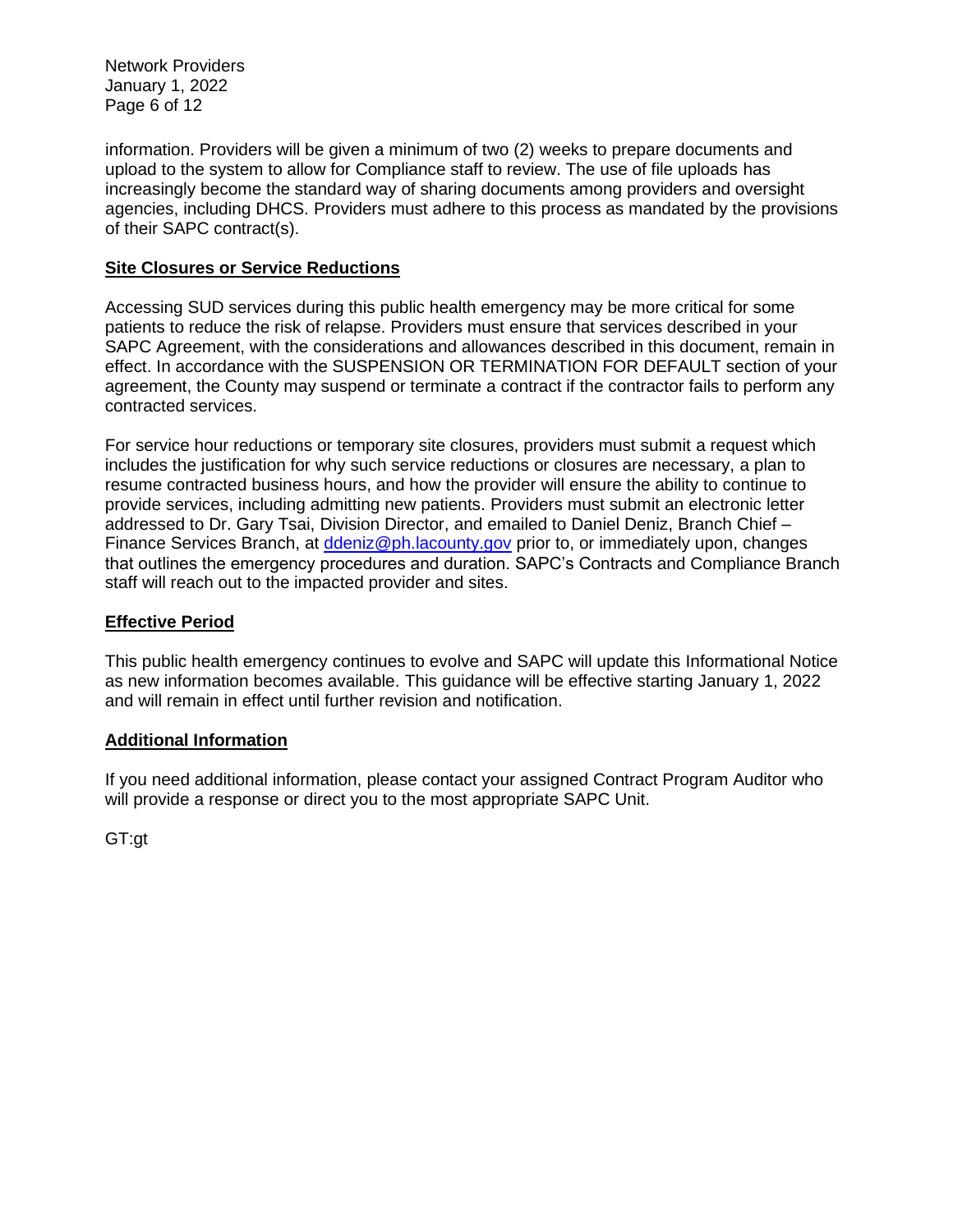## **Background**

**During the COVID-19 Public Health Emergency, the State Department of Health Care Services (DHCS) allowed various regulatory flexibilities to ensure access to specialty substance use disorder (SUD) services. With the improvement of the COVID-19 situation, many of these flexibilities will be sunsetting. Please visit [DHCS' Information for Providers & Partners](https://www.dhcs.ca.gov/Pages/COVID-19-Pro-Part.aspx) page for additional details. Below is a summary of the flexibilities and sunset dates. See DHCS IN [20-016 \(DUI\),](https://www.dhcs.ca.gov/formsandpubs/Documents/BHIN-20-016-Updated-7-8-2021.pdf) [20-017,](https://www.dhcs.ca.gov/formsandpubs/Documents/BHIN-20-017-Updated-7-8-2021.pdf) [NTP FAQ](https://www.dhcs.ca.gov/formsandpubs/Documents/Narcotic-Treatment-Program-FAQs-Updated-7-8-2021.pdf) for more information.** 

## **Behavioral Health Services – BH-IN 20-009 Updated**

| <b>Flexibility Topic</b>                                                                                  | <b>Flexibility Description</b>                                                                                                                                                                                                                                                                                                                                                                                                                                                                                                                                                                                                                                                                                                                                                                                                                                                                                            |         | <b>Expiration Date</b> |                                   |
|-----------------------------------------------------------------------------------------------------------|---------------------------------------------------------------------------------------------------------------------------------------------------------------------------------------------------------------------------------------------------------------------------------------------------------------------------------------------------------------------------------------------------------------------------------------------------------------------------------------------------------------------------------------------------------------------------------------------------------------------------------------------------------------------------------------------------------------------------------------------------------------------------------------------------------------------------------------------------------------------------------------------------------------------------|---------|------------------------|-----------------------------------|
|                                                                                                           |                                                                                                                                                                                                                                                                                                                                                                                                                                                                                                                                                                                                                                                                                                                                                                                                                                                                                                                           | 6/30/21 | 9/30/21                | <b>Other</b>                      |
| Meetings, gatherings,<br>and events                                                                       | <b>Expired Flexibility: Meetings, gatherings, and events were</b><br>modified/suspended during COVID-19 emergency.<br>The executive order is no longer in effect, however, there are a<br>subset of provisions that facilitate ongoing recovery. See Safely<br>Reopening California and CDPH-State Public Health Order June<br>11, 2021.                                                                                                                                                                                                                                                                                                                                                                                                                                                                                                                                                                                  |         |                        | X<br>(06/15/21)                   |
| Administrative<br>penalties not imposed<br>for non-compliance<br>with safeguards of<br>health information | Extended Flexibility: The federal Department of Health and Human Services<br>Office of Civil Rights (HHS-OCR) guidelines for telehealth exercised<br>discretion during COVID-19 to not impose administrative penalties for non-<br>compliance with the HIPAA rules in connection with good faith provision of<br>telehealth in using non-public facing audio or video communication products.<br><b>Extended Flexibility: Allowable platforms were expanded to include popular</b><br>communication applications for video chats such as Apple FaceTime,<br>Facebook Messenger Video Chat, Google Hangouts, Skype, and Zoom.<br>Health and Safety Code section 1280.17 administrative penalties<br>for non-compliance related to safeguards of health information of<br>unauthorized access or inadvertent disclosure. Only HIPAA-<br>compliant communication applications may be used to provide<br>telehealth services. |         |                        | X<br>(Until<br>further<br>notice) |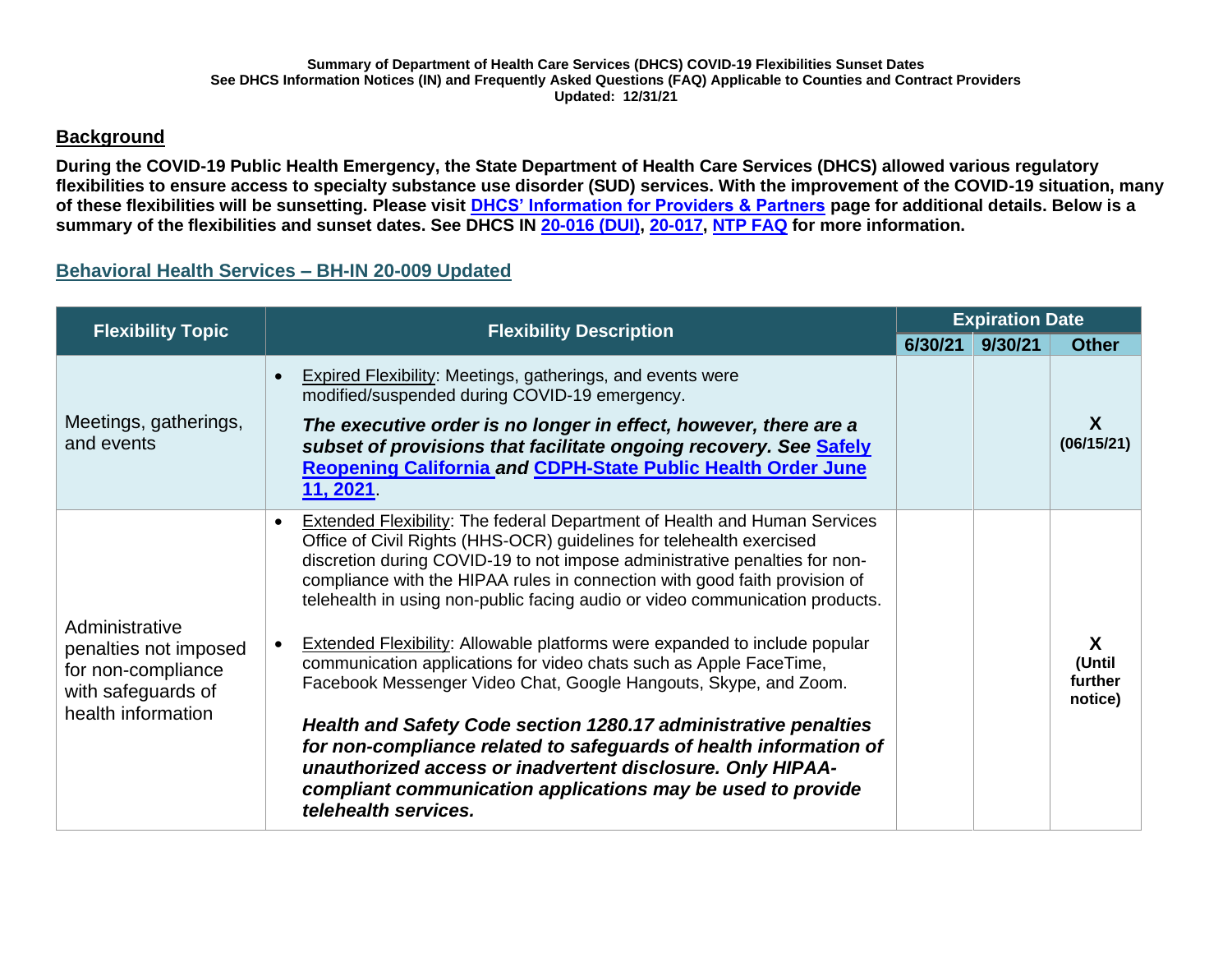|                                                                                        | Specific guidance for providers regarding HIPAA and telehealth is<br>available from the external resources listed on DHCS' Telehealth<br>Resources page.<br>For technical assistance related to a HIPAA-compliant platform of<br>service delivery, contact California Institute of Behavioral Health<br>Solutions (CIBHS) Amy McIlvaine amcilvaine@cibhs.org.                                                                                                                      |                  |                            |
|----------------------------------------------------------------------------------------|------------------------------------------------------------------------------------------------------------------------------------------------------------------------------------------------------------------------------------------------------------------------------------------------------------------------------------------------------------------------------------------------------------------------------------------------------------------------------------|------------------|----------------------------|
| Provider consent and<br>documentation<br>requirements waived                           | <b>Expired Flexibility:</b> Waived the responsibility of a provider to obtain and<br>document verbal or written consent before the use of telehealth services.<br>Business Professions Code section 2290.5 (b) provider must<br>obtain and document verbal or written consent before use of<br>telehealth services.                                                                                                                                                                | X                |                            |
| Allowed treatment and<br>recovery services<br>outside the facility<br>service location | Expired Flexibility: DHCS allowed facilities to provide in-person treatment or<br>recovery services off-site for any concerns related to COVID-19.<br>In-person treatment and recovery services to be provided inside<br>the facility service location.                                                                                                                                                                                                                            | X                |                            |
| Additional time to<br>complete counselor<br>certification<br>requirements              | <b>Expiring Flexibility:</b> Alcohol and other drug (AOD) registered counselors were<br>given three (3) additional months to complete certification requirements.<br>California Code of Regulations, Title 9, §13035(f)(1) requires AOD<br>Certification completion within 5-years of registration by one of<br>the DHCS recognized certification organizations.                                                                                                                   | $\boldsymbol{X}$ |                            |
| No additional billing<br>code (e.g., modifier)<br>required<br>Updated 1/1/22           | Expiring Flexibility: Did not require a billing code (modifier) for claims of<br>services rendered via telehealth or telephone.<br>Use of modifiers for claim reimbursement of telehealth and<br>telephone services is mandatory for DMC-ODS counties as of<br>November 1, 2021 in accordance with BH-IN 21-047.<br><b>NOTE: Updated expiration date was announced after BH-IN-047</b><br>was published.<br><b>Televideo Service</b><br>02 GT<br>02 SC<br><b>Telephone Service</b> |                  | $\mathbf{x}$<br>(01/01/22) |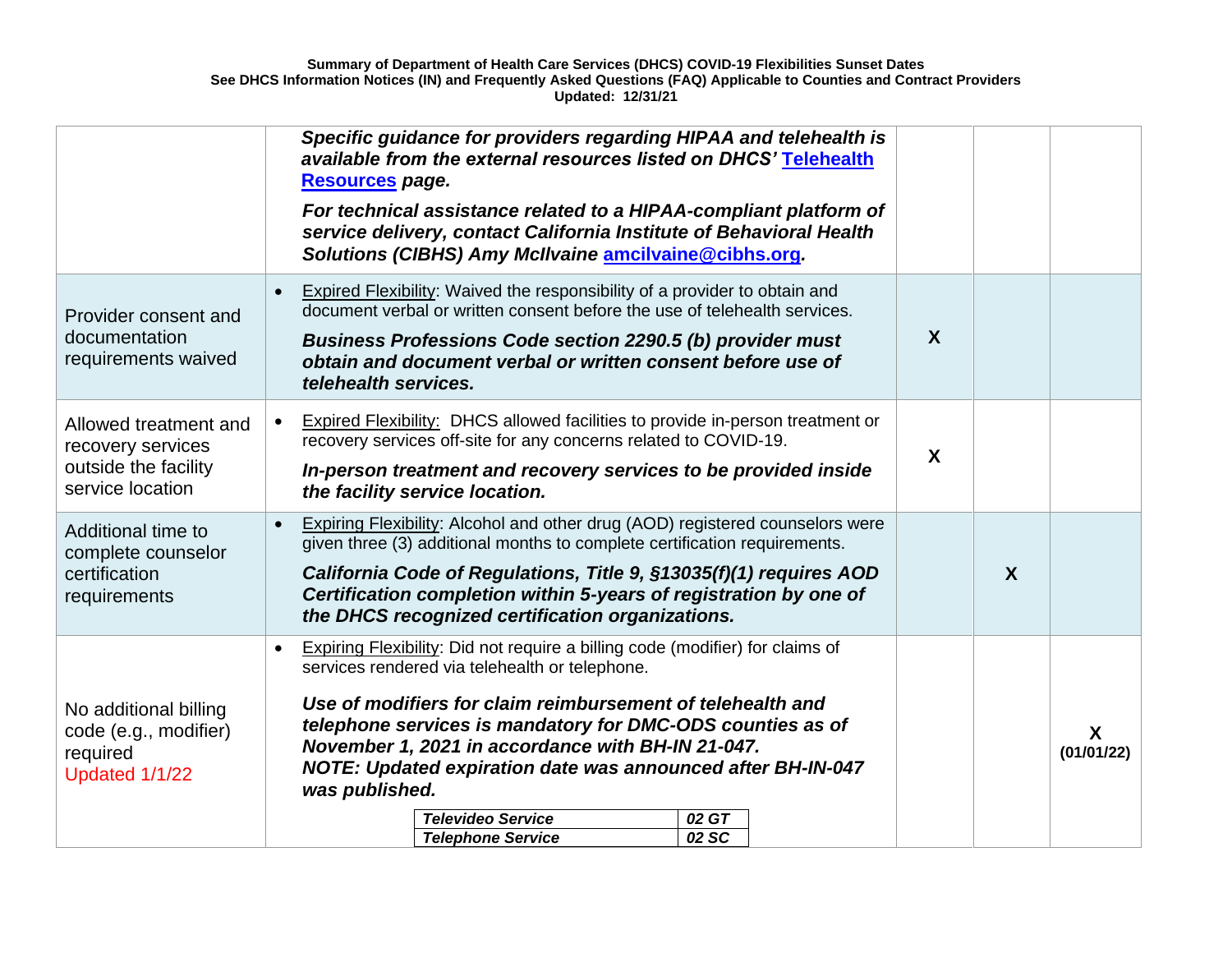| Telehealth and                                              | <b>Extended Flexibility:</b><br>$\bullet$                                                                                                                                                                                                  |            |
|-------------------------------------------------------------|--------------------------------------------------------------------------------------------------------------------------------------------------------------------------------------------------------------------------------------------|------------|
| telephonic service<br>provisions extended<br>Updated 1/1/22 | Assessments allowed via telephone or telehealth.<br>$\circ$<br>Telephone and telehealth services, including group counseling,<br>$\circ$<br>allowed in SUD residential, SUD outpatient, and Driving Under the<br>Influence (DUI) programs. | (12/31/22) |
|                                                             | o Payment parity for telephone and telehealth services.<br>See DHCS <b>BHIN 21-047</b> for additional telehealth guidance.<br>Note: Updated expiration date of December 31, 2022 was<br>announced after BHIN 21-047 was published.         |            |

# **Opioid Treatment Programs (OTP) Also Known As: Narcotic Treatment Programs (NTP)**

| <b>Flexibility Topic</b>                                     | <b>Flexibility Description</b>                                                                                                                                                                                                                                                                                                                                                                                                                                                                                         | <b>Expiration Date</b> |         |              |  |
|--------------------------------------------------------------|------------------------------------------------------------------------------------------------------------------------------------------------------------------------------------------------------------------------------------------------------------------------------------------------------------------------------------------------------------------------------------------------------------------------------------------------------------------------------------------------------------------------|------------------------|---------|--------------|--|
|                                                              | 6/30/21                                                                                                                                                                                                                                                                                                                                                                                                                                                                                                                |                        | 9/30/21 | <b>Other</b> |  |
| Obtaining criminal<br>background checks<br>(CBC)             | Expired Flexibility: Allowed Narcotic Treatment Programs (NTP) and Alcohol<br>and Other Drug (AOD) Residential Treatment facilities with an adolescent<br>treatment waiver the ability to request alternatives to criminal background<br>checks (CBC), such as online criminal justice checks and/or exemption of<br>telehealth only staff (those with no direct contact) from obtaining CBC.<br>Resume criminal background checks including fingerprinting<br>pursuant to state and federal statutes and regulations. | X                      |         |              |  |
| Provider consent and<br>documentation<br>requirements waived | <b>Expired Flexibility:</b> Waived the responsibility of a provider to obtain and<br>document verbal or written consent before the use of telehealth services.                                                                                                                                                                                                                                                                                                                                                         |                        |         |              |  |
|                                                              | Per Business Professions Code section 2290.5 (b), a provider<br>must obtain and document verbal or written consent before use<br>of telehealth services.                                                                                                                                                                                                                                                                                                                                                               | χ                      |         |              |  |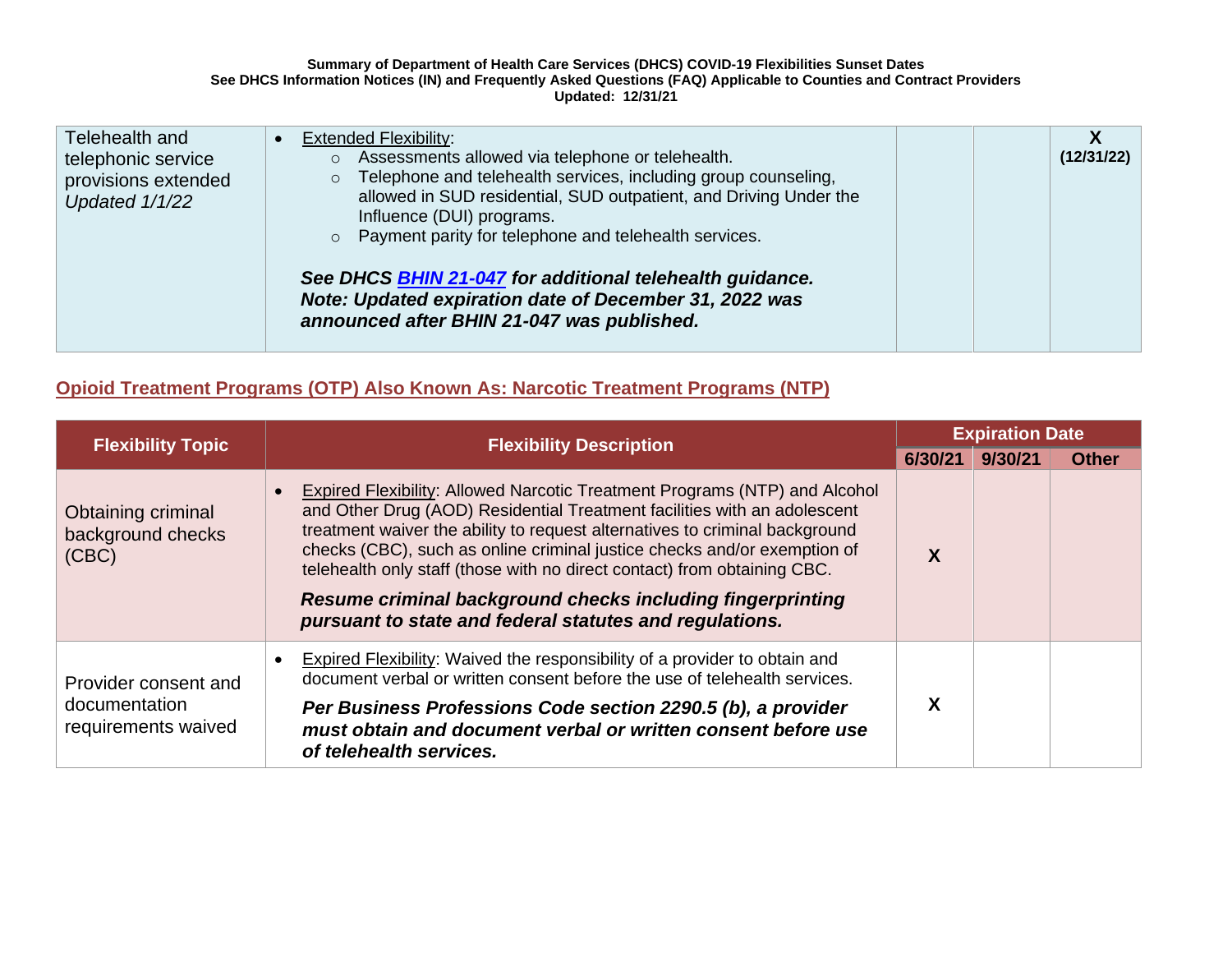| Additional time to<br>complete counselor | Expiring Flexibility: Alcohol and other drug (AOD) registered counselors were<br>given three (3) additional months to complete certification requirements.                                  |                  |  |
|------------------------------------------|---------------------------------------------------------------------------------------------------------------------------------------------------------------------------------------------|------------------|--|
| certification<br>requirements            | California Code of Regulations, Title 9, §13035(f)(1) requires AOD<br>Certification completion within 5-years of registration by one of<br>the DHCS recognized certification organizations. | $\boldsymbol{X}$ |  |

# **Alcohol & Other Drug (AOD) Facilities – [BH-IN 20-017](https://www.dhcs.ca.gov/formsandpubs/Documents/BHIN-20-017-Updated-7-8-2021.pdf) Updated**

| <b>Flexibility Topic</b>                                                                                               | <b>Flexibility Description</b>                                                                                                                                                                                                                                                                                                                                                                                               | <b>Expiration Date</b> |         |              |
|------------------------------------------------------------------------------------------------------------------------|------------------------------------------------------------------------------------------------------------------------------------------------------------------------------------------------------------------------------------------------------------------------------------------------------------------------------------------------------------------------------------------------------------------------------|------------------------|---------|--------------|
|                                                                                                                        |                                                                                                                                                                                                                                                                                                                                                                                                                              | 6/30/21                | 9/30/21 | <b>Other</b> |
| License or certified<br><b>AOD Residential &amp;</b><br><b>Outpatient facility</b><br>application extensions           | <b>Expired Flexibility: DHCS Licensing Analysts will grant application extensions</b><br>$\bullet$<br>to licensed or certified AOD Residential and Outpatient treatment facilities to<br>address any outstanding and/or needed documentation of regulatory and<br>certification standard requirements.<br>Providers must adhere to DHCS regulatory and certification<br>requirements within application deadline timeframes. | X                      |         |              |
| Expedited review and<br>approval process for<br><b>AOD</b> residential<br>increased treatment<br>bed capacity requests | <b>Expired Flexibility: DHCS initiated an expedited review and approval process</b><br>$\bullet$<br>for requests to increase treatment bed capacities for AOD residential<br>treatment facilities by electronic submissions of DHCS Supplemental and<br>Facility Data Staffing Form.<br>DHCS will resume normal review and approval of AOD increased<br>bed capacity requests.                                               | X                      |         |              |
| <b>Suspension of DHCS</b><br>on-site licensing<br>inspections                                                          | <b>Expired Flexibility: DHCS suspended inspection requirements of on-site initial</b><br>$\bullet$<br>and biennial licensing inspections instead conducting inspections virtually<br>(video conferencing, photographs, and/or conference calls).<br>DHCS will resume on-site initial and biennial licensing<br>inspections.                                                                                                  | X                      |         |              |
| <b>Expedited AOD</b><br><b>Residential Licensing</b><br>review and processing                                          | <b>Expired Flexibility: DHCS was granted authority to expedite review/process</b><br>$\bullet$<br>and streamline the application process for an entity applying for licensure as<br>an AOD residential treatment facility by:                                                                                                                                                                                                | X                      |         |              |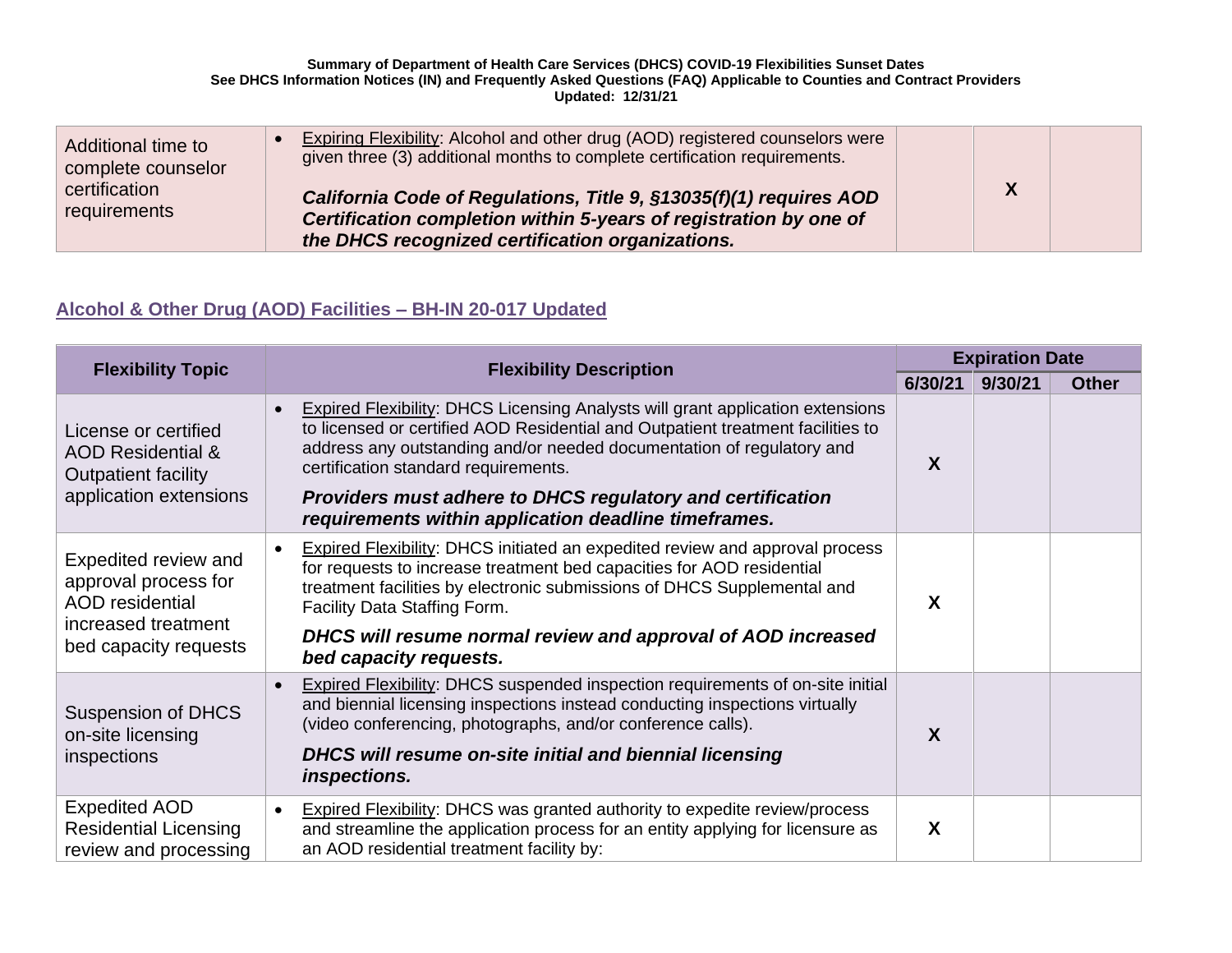|                                                            | Allowing entity to submit requirement information after DHCS<br>$\circ$<br>issuance of incomplete application;<br>Conducting virtual inspections of facility(ies);<br>$\circ$<br>o Approving a one-year provisional license period in accordance with<br>Health and Safety Code 11834.09(d).<br>DHCS will resume normal AOD Residential Licensing review                                                                                                                                                               |  |  |
|------------------------------------------------------------|------------------------------------------------------------------------------------------------------------------------------------------------------------------------------------------------------------------------------------------------------------------------------------------------------------------------------------------------------------------------------------------------------------------------------------------------------------------------------------------------------------------------|--|--|
|                                                            | process.                                                                                                                                                                                                                                                                                                                                                                                                                                                                                                               |  |  |
| Criminal background<br>check (CBC)<br>alternative options. | Expired Flexibility: Allowed Narcotic Treatment Programs (NTP) and Alcohol<br>and Other Drug (AOD) Residential Treatment facilities with an adolescent<br>treatment waiver the ability to request alternatives to criminal background<br>checks (CBC), such as online criminal justice checks and/or exemption of<br>telehealth only staff (those with no direct contact) from obtaining CBC.<br>Resume criminal background checks including fingerprinting<br>pursuant to State and federal statutes and regulations. |  |  |

# **Driving Under the Influence (DUI) Program – BH-IN 20-016 Updated**

| <b>Flexibility Topic</b>                                                            | <b>Flexibility Description</b>                                                                                                                                                                                                                                                                                                                                                 | <b>Expiration Date</b> |         |              |  |
|-------------------------------------------------------------------------------------|--------------------------------------------------------------------------------------------------------------------------------------------------------------------------------------------------------------------------------------------------------------------------------------------------------------------------------------------------------------------------------|------------------------|---------|--------------|--|
|                                                                                     |                                                                                                                                                                                                                                                                                                                                                                                | 6/30/21                | 9/30/21 | <b>Other</b> |  |
| <b>Provided affected</b><br>participants with<br>blanket Leaves of<br>Absence (LOA) | Expired Flexibility: Blanket LOA were available for:<br>Each participant affected by COVID-19 to be placed on LOA.<br>$\circ$<br>Programs that temporarily closed due to COVID-19 to impose a<br>$\circ$<br>blanket LOA for all enrolled participants.<br>Resume LOA procedures stipulated in California Code of Regulations<br>(CCR) Title 9, Division 4, Chapter 3, §9876.5. | X                      |         |              |  |
| <b>Suspension of DHCS</b><br>on-site inspections                                    | <b>Expired Flexibility: During the pandemic, on-site inspections were</b><br>suspended, and virtual sessions were implemented. These inspections<br>documented virtually that the facility was clean, safe and free of alcohol or<br>illicit drug use, and required files sent via secure email.<br>On-site inspections will resume.                                           | χ                      |         |              |  |